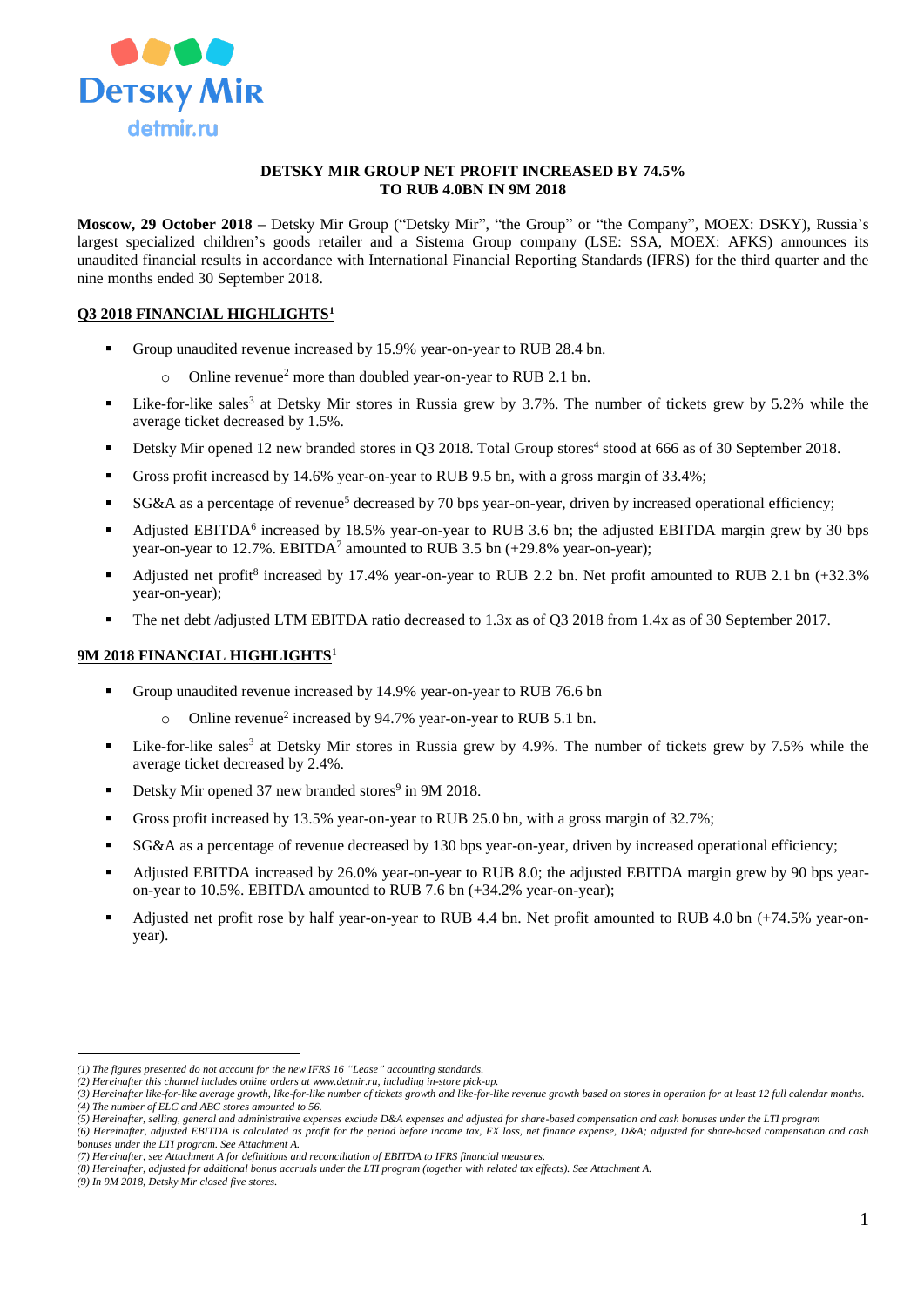### **Vladimir Chirakhov, PJSC Detsky Mir Chief Executive Officer, said:**

*"Our results for 9M 2018 confirm Detsky Mir's status as a leading player in the children's goods market in Russia and Kazakhstan. The key achievement is high sales growth in all business segments despite deteriorating consumer sentiment in Russia.* 

*"Consolidated revenue grew by 14.9% to RUB 76.6bn. The key driver was the high growth rate of like-for-like sales at Detsky Mir stores in Russia, at 4.9%, and an increase in the ramp-up of stores opened in 2017. Detsky Mir's chain in Kazakhstan also made a significant contribution to Group revenue growth, doubling revenue and increasing like-for-like sales by 30%.* 

*"The online store www.detmir.ru is one of the fastest growing e-commerce websites in Russia, with revenue growing by 94.7%. The main advantage of our online channel is its unique logistics system, which allows customers to receive their orders in retail stores in any city where the chain is present within an hour of placing the order. In-store pick-ups as a proportion of online sales reached 74%, while the entire online segment increased its share of total revenue to 6.7%. The customer-friendly pick-up service not only improves the customer experience, but also allows us to significantly reduce logistical costs and increase the profitability of the online business at the Group level.*

*"The company continues to improve operating efficiency, mainly due to increased labour productivity and lower rental costs. As a result, in 9M 2018 Detsky Mir reduced the share of SG&A (excluding long-term bonus payments to management) as a percentage of revenue by 130 p.p. YoY. This allowed us to further invest in prices, growing like-for-like customer traffic by 7.5%, and at the same time increase EBITDA by 34.2% YoY.* 

*"In addition, strict investment discipline and efficient implementation of our growth programme with its lease-based business model made it possible to increase ROIC to 69% in the reporting period. The Group's net profit increased by 74.5% YoY.* 

*"In 9M 2018, Detsky Mir's net profit under RAS amounted to RUB 3.3bn, which enables management to recommend that all net profit be distributed as interim dividends.* 

*"Detsky Mir's growth plan – to open at least 100 stores in 2018 – remains fully on track. Since the beginning of the year, 37 new stores have been opened, and the rest will be opened in the last quarter in the peak sales season. Detsky Mir also confirms its plans to entre the Belarusian market – the first store is expected to open in the first quarter of next year. The Company has also set the goal of entering the pet products market with an annual volume of more than RUB 200bn under the Zoozavr brand by opening its first retail stores and online store by the end of the year."*

## **KEY FINANCIAL & OPERATING HIGHLIGHTS**

**Key Operating Highlights** 

|                             | Q3 2018 | Q3 2017 | Change |
|-----------------------------|---------|---------|--------|
| <b>Number of stores</b>     | 666     | 557     | 19.6%  |
| Detsky Mir                  | 610     | 516     | 18.2%  |
| ELC.                        | 56      | 41      | 36.6%  |
| Selling space ('000, sq.m.) | 714     | 631     | 13.2%  |

|                                           | Q3 2018  | O <sub>3</sub> 2017 | <i>Change</i> | 9M 2018  | 9M 2017  | <i>Change</i> |
|-------------------------------------------|----------|---------------------|---------------|----------|----------|---------------|
| Like-for-Like revenue growth              | $3.7\%$  | $6.1\%$             | (2.4 p.p.)    | $4.9\%$  | $7.2\%$  | (2.3 p.p.)    |
| Like-for-Like number of tickets<br>growth | 5.2%     | 10.5%               | (5.3 p.p.)    | 7.5%     | 11.4%    | (3.9 p.p.)    |
| Like-for-Like average ticket growth       | $-1.5\%$ | $-4.0\%$            | 2.5 p.p.      | $-2.4\%$ | $-3.8\%$ | 1.4 p.p.      |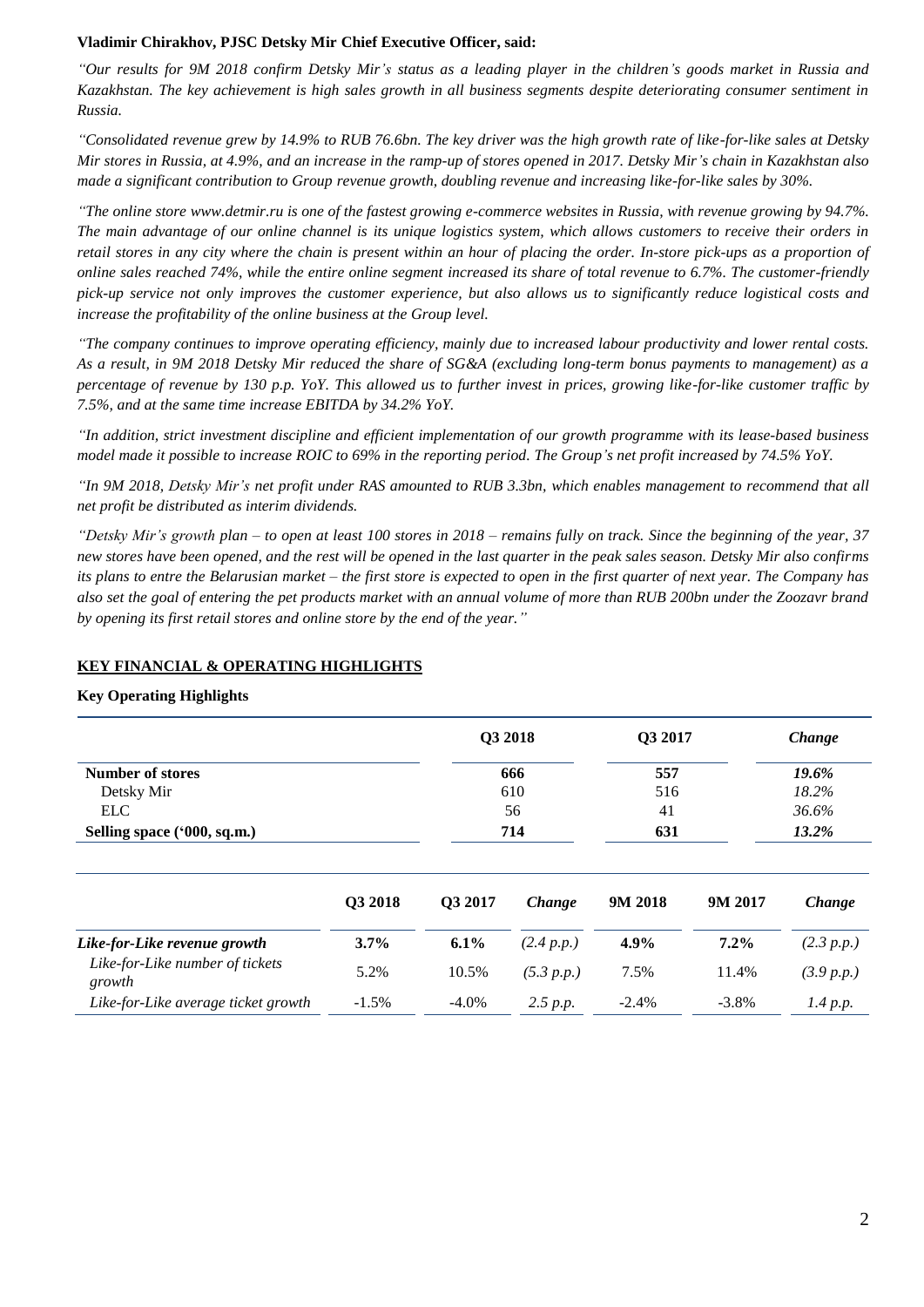# **Key Financial Highlights<sup>10</sup>**

 $\overline{a}$ 

| <b>Russian Ruble (RUB), million</b> |          | <b>IAS 17</b> |            |           |
|-------------------------------------|----------|---------------|------------|-----------|
|                                     | Q3 2018  | Q3 2017       | Change     | Q3 2018   |
| <b>Revenue</b>                      | 28,449   | 24,554        | 15.9%      | 28,449    |
| Online store                        | 2,053    | 909           | 125.7%     | 2,053     |
| <b>Gross profit</b>                 | 9,488    | 8,277         | 14.6%      | 9,488     |
| Gross profit margin,%               | 33.4%    | 33.7%         | (0.3 p.p.) | 33.4%     |
| SG&A                                | (5,868)  | (5,231)       | 12.2%      | (3,217)   |
| % of revenue                        | $-20.6%$ | $-21.3%$      | (0.7 p.p.) | $-11.3\%$ |
| Other operating expenses            | (11)     | (1)           | 1375.7%    | (11)      |
| <b>EBITDA</b>                       | 3.486    | 2,686         | 29.8%      | 6,137     |
| EBITDA margin, %                    | 12.3%    | 10.9%         | 1.4 p.p.   | 21.6%     |
| <b>Adjusted EBITDA</b>              | 3,609    | 3,045         | 18.5%      | 6.260     |
| Adjusted EBITDA margin, %           | 12.7%    | 12.4%         | 0.3 p.p.   | 22.0%     |
| Profit for the period               | 2,126    | 1,607         | 32.3%      | 1,236     |
| Profit margin, %                    | 7.5%     | 6.5%          | 1.0 p.p.   | 4.3%      |
| Adjusted profit for the period      | 2,224    | 1,895         | 17.4%      | 1,334     |
| Adjusted profit margin, %           | 7.8%     | 7.7%          | 0.1 p.p.   | 4.7%      |
| Net debt                            | 16,139   | 13,784        |            | 16,139    |
| <b>Lease liabilities</b>            |          |               |            | 38,567    |
| Net debt / EBITDA                   | 1.4      | 1.5           |            |           |
| Net Debt / adjusted EBITDA          | 1.3      | 1.4           |            |           |
|                                     |          |               |            |           |

| <b>Russian Ruble (RUB), million</b> |          | <b>IAS 17</b> | Change     | <b>IFRS 16</b><br>9M 2018 |  |
|-------------------------------------|----------|---------------|------------|---------------------------|--|
|                                     | 9M 2018  | 9M 2017       |            |                           |  |
| <b>Revenue</b>                      | 76,566   | 66,649        | 14.9%      | 76,566                    |  |
| Online store                        | 5,130    | 2,635         | 94.7%      | 5,130                     |  |
| <b>Gross profit</b>                 | 25,024   | 22,048        | 13.5%      | 25,024                    |  |
| Gross profit margin,%               | 32.7%    | 33.1%         | (0.4 p.p.) | 32.7%                     |  |
| SG&A                                | (16,968) | (15, 644)     | 8.5%       | (10, 257)                 |  |
| % of revenue                        | $-22.2%$ | $-23.5%$      | (1.3 p.p.) | $-13.4\%$                 |  |
| Other operating expenses            | (24)     | (31)          | $-23.0\%$  | (24)                      |  |
| <b>EBITDA</b>                       | 7,614    | 5,673         | 34.2%      | 14,325                    |  |
| EBITDA margin, %                    | 9.9%     | 8.5%          | 1.4 p.p.   | 18.7%                     |  |
| <b>Adjusted EBITDA</b>              | 8,032    | 6,373         | 26.0%      | 14,743                    |  |
| Adjusted EBITDA margin, %           | 10.5%    | 9.6%          | 0.9 p.p.   | 19.3%                     |  |
| Profit for the period               | 4,036    | 2,313         | 74.5%      | 2,267                     |  |
| Profit margin, %                    | 5,3%     | 3.5%          | 1.8 p.p.   | 3.0%                      |  |
| Adjusted profit for the period      | 4,370    | 2,873         | 52.1%      | 2,601                     |  |
| Adjusted profit margin, %           | 5,7%     | 4.3%          | 1.4 p.p.   | 3.4%                      |  |
| Net debt                            | 16,139   | 13,784        |            | 16,139                    |  |
| <b>Lease liabilities</b>            |          |               |            | 38,567                    |  |
| Net debt / EBITDA                   | 1.4      | 1.5           |            |                           |  |
| Net Debt / adjusted EBITDA          | 1.3      | 1.4           |            |                           |  |

*(10) Although the Company has applied IFRS 16 "Lease" as of January 1, 2018, the comparison of key financial indicators of unaudited financial statements is provided without reference to the application of IFRS 16. In the transition to the new standard, the comparative figures were not reconciled for 2017.*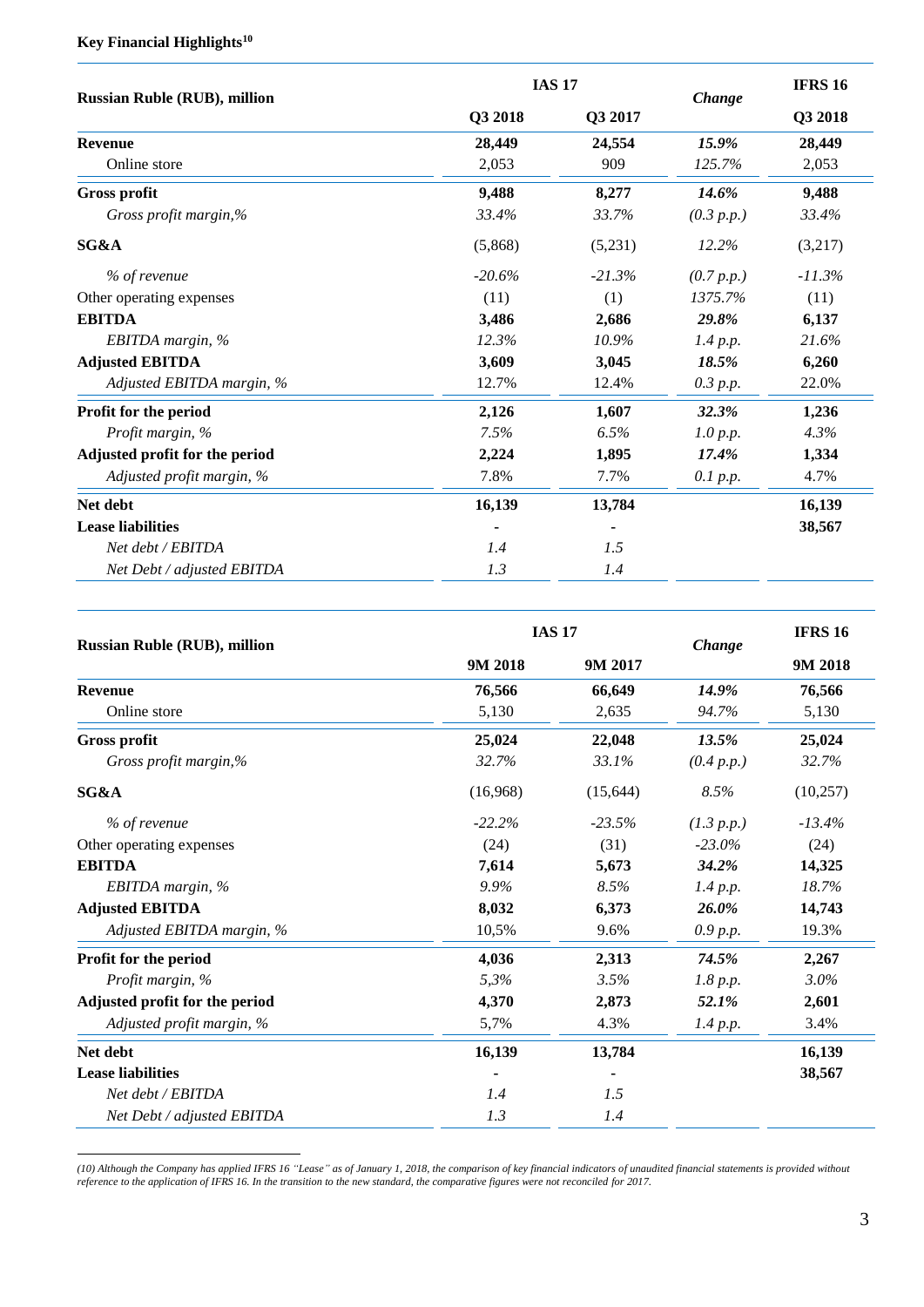Additional information is available on the Company's corporate website, www.corp.detmir.ru.

\*\*\*

# **Conference Call Information**

Detsky Mir's management will host a conference call today at 16:00 (Moscow time) / 13:00 (London time) / 9:00 (New York time) to discuss the Company's 9M 2018 Unaudited IFRS Financial Results.

The dial-in numbers for the conference call are:

**Russia**  +7495 646 93 15 8 800 500 98 63 (toll-free)

**UK**

+44 207 194 37 59 0800 376 61 83 (toll-free)

**USA** +1 646 722 49 16 8442 860 643 (toll-free)

**PIN** 65 201 791#

The conference call title: "Detsky Mir Group – 9M 2018 Unaudited IFRS Financial Results".

### **For additional information:**

**Nadezhda Kiseleva** Head of Public Relations Office: +7-495-781-08-08, ext. 2041 Cell: +7-985-992-78-57 nkiseleva@detmir.ru

**Sergey Levitskiy** Head of Investor Relations Office: +7-495-781-08-08 ext. 2315 Cell: +7-903-971-43-65 slevitskiy@detmir.ru

**Detsky Mir Group** (MOEX: DSKY) is Russia's largest specialized children's goods retailer. The company operates a network of 666 stores, including 610 Detsky Mir stores in Russia and Kazakhstan located in 228 cities, as well as 56 ELC (Early Learning Centre) and ABC stores in Russia. The total selling space as of 30 September 2018 was approximately 714,000 square meters.

In accordance with the audited Financial Statements under IFRS for FY 2017, Group revenue amounted to RUB 97.0 bn., adjusted EBITDA totaled RUB 10.7 bn and adjusted profit amounted to RUB 5.5 bn..

Detsky Mir Group's shareholder structure as of the date of this announcement is as follows: PJSC Sistema<sup>11</sup> - 52.10%, Russia-China Investment Fund (RCIF)  $^{12}$  - 14.03%, other shareholders owning less than 5% of the shares - 33.87%.

Learn more at www.detmir.ru, corp.detmir.ru and elc-russia.ru.

### **Disclaimer**

 $\overline{a}$ 

Some of the information in these materials may contain projections or other forward-looking statements regarding future events or the future financial performance of Detsky Mir. You can identify forward looking statements by terms such as "expect", "believe", "anticipate", "estimate", "intend", "will", "could," "may" or "might" the negative of such terms or other similar expressions. Detsky Mir wishes to caution you that these statements are only predictions and that actual events or results may differ materially. Detsky Mir does not intend to update these statements to reflect events and circumstances occurring after the date hereof or to reflect the occurrence of unanticipated events. Many factors could cause the actual results to differ materially from those contained in projections or forward-looking statements of Detsky Mir, including, among others, general economic conditions, the competitive environment, risks associated with operating in the Russian Federation, rapid technological and market change in the industries Detsky Mir operates in, as well as many other risks specifically related to Detsky Mir and its operations.

*<sup>(8)</sup> Sistema PJSFC is a publicly-traded diversified Russian holding company serving over 150 million customers in the sectors of telecommunications, children's goods retail, paper and packaging, healthcare services, agriculture, high technology, banking, real estate, pharmaceuticals and hospitality. (9) RCIF is an equity fund established by the Russian Direct Investment Fund (RDIF) and China Investment Corporation (CIC), hold its stake in PJSC Detsky Mir through its funds: FLOETTE HOLDINGS LIMITED and EXARZO HOLDINGS LIMITED.*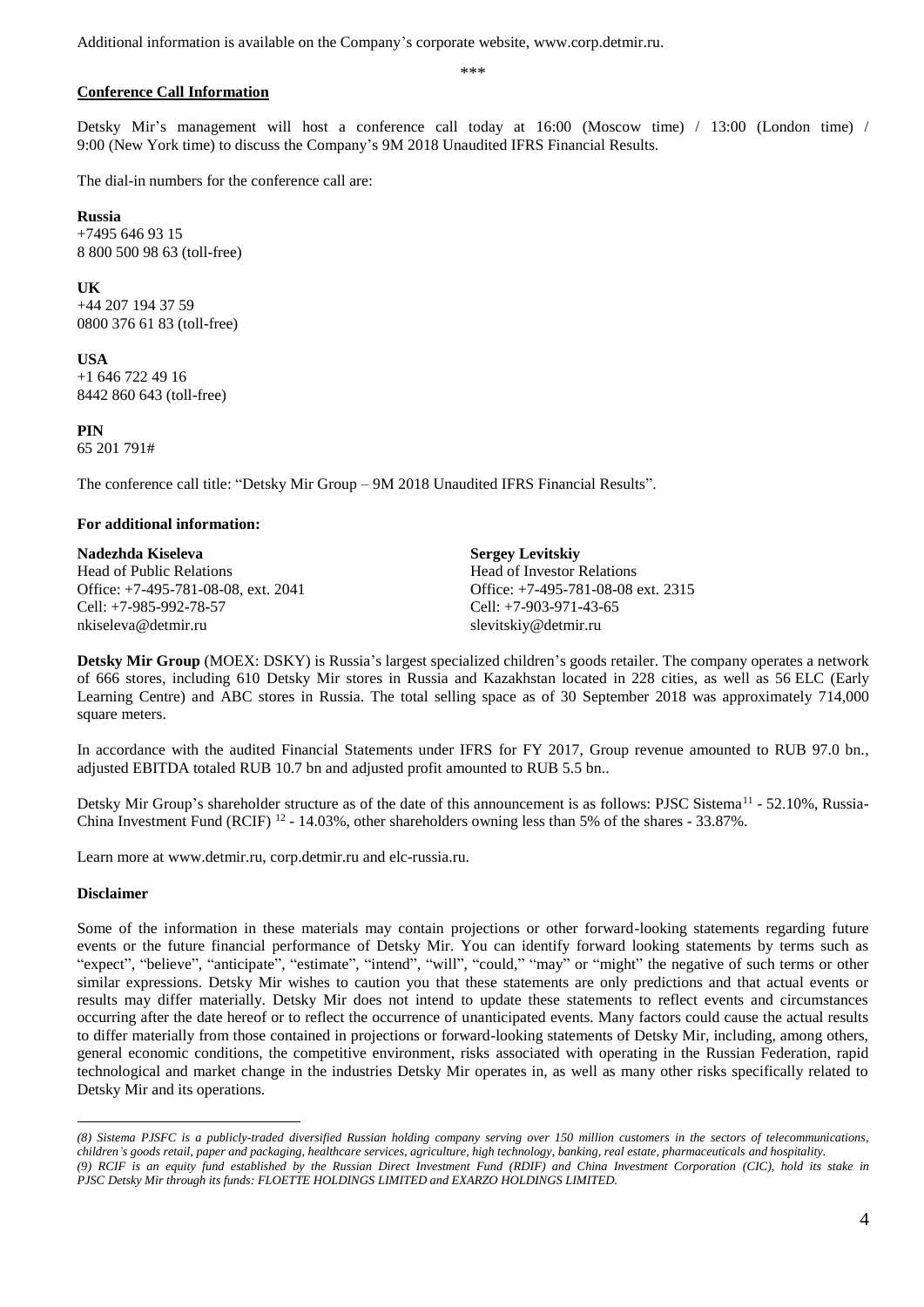## **Attachment A**

*EBITDA* is calculated as profit for the period before income tax expense, foreign exchange loss, finance expense, finance income, depreciation and amortisation, as well as profit from taking control in the subsidiary. *EBITDA margin* is calculated as *EBITDA* for a given period divided by revenue for the same period expressed as a percentage. Our *EBITDA* may not be similar to *EBITDA* measures of other companies; is not a measurement under accounting principles generally accepted under IFRS and should be considered in addition to, but not as a substitute for, the information contained in our consolidated statement of profit and loss. We believe that *EBITDA* provides useful information to investors because it is an indicator of the strength and performance of our ongoing business operations, including our ability to fund discretionary spending such as capital expenditures, acquisitions of businesses and other investments and our ability to incur and service debt. While depreciation and amortization are considered operating costs under IFRS, these expenses primarily represent the non-cash current period allocation of costs associated with long-lived assets acquired or constructed in prior periods. *EBITDA* is commonly used as one of the bases for investors and analysts to evaluate and compare the periodic and future operating performance and value of companies.

*Adjusted EBITDA and Adjusted profit for the period* are used to evaluate the financial performance of the Group. This represents an underlying financial measure adjusted for one-off gains and losses. We believe that adjusted measures provide investors with additional useful information to measure our underlying financial performance, particularly from period to period, because these measures are exclusive of certain one-off gains and losses.

EBITDA and Adjusted EBITDA of the third quarter can be reconciled to our consolidated statements of profit and loss as follows:

|                                                                     | <b>IAS 17</b> | <b>IFRS 16</b> |                          |
|---------------------------------------------------------------------|---------------|----------------|--------------------------|
| <b>RUB</b> mln                                                      | Q3 2018       | Q3 2017        | Q3 2018                  |
| Profit for the period                                               | 2,126         | 1,607          | 1,236                    |
| Add / (deduct):                                                     |               |                |                          |
| Finance income                                                      | (1)           | (4)            | (1)                      |
| Finance expense                                                     | 458           | 468            | 1,559                    |
| Profit from taking control in the subsidiary                        | -             | -              | $\overline{\phantom{a}}$ |
| Foreign exchange loss                                               | (32)          | 98             | (32)                     |
| Income tax expense                                                  | 387           | 60             | 165                      |
| Depreciation and amortisation                                       | 548           | 457            | 3,211                    |
| <b>EBITDA</b>                                                       | 3,486         | 2,686          | 6,137                    |
| Reverse effect of:                                                  |               |                |                          |
| Additional bonus accruals under the LTI program $\setminus$ (Income |               |                |                          |
| received from partial termination of employees' right to receive    | 123           | 359            | 123                      |
| shares under the LTI program)                                       |               |                |                          |
| <b>Adjusted EBITDA</b>                                              | 3,609         | 3,045          | 6,260                    |

Adjusted profit for the period of the third quarter can be reconciled to our consolidated statements of profit and loss as follows:

|                                                                                                                                                                                                   | <b>IAS 17</b> | <b>IFRS 16</b> |         |
|---------------------------------------------------------------------------------------------------------------------------------------------------------------------------------------------------|---------------|----------------|---------|
| RUB mln                                                                                                                                                                                           | Q3 2018       | <b>O3 2017</b> | Q3 2018 |
| Profit for the period                                                                                                                                                                             | 2,126         | 1,607          | 1,236   |
| Reverse effect of:                                                                                                                                                                                |               |                |         |
| Additional bonus accruals under the LTI program $\setminus$ (Income<br>received from partial termination of employees' right to receive<br>shares under the LTI program) with related tax effects | 98            | 287            | 98      |
| Adjusted profit for the period                                                                                                                                                                    | 2,224         | 1.895          | 1,334   |